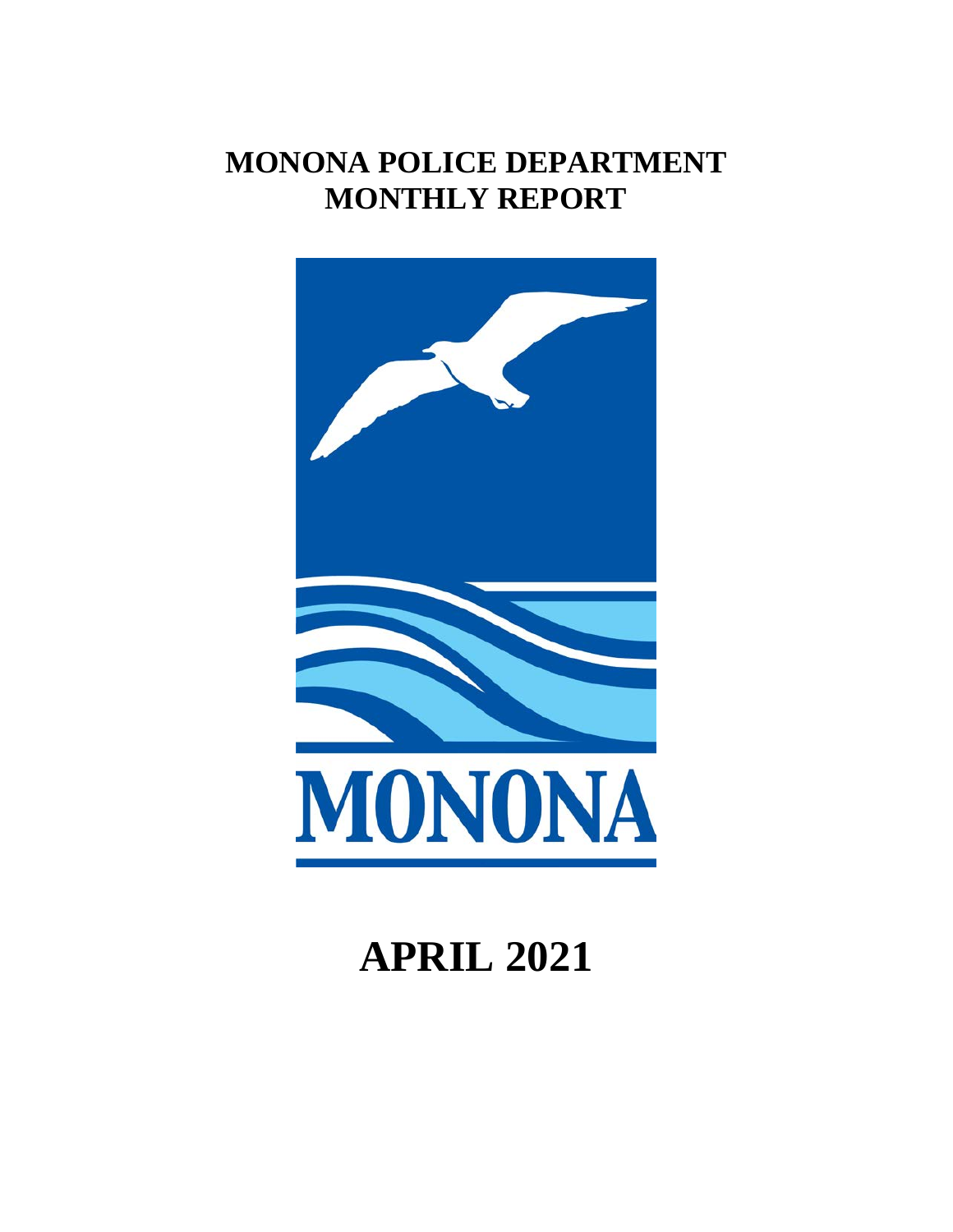#### **OPERATIONS DIVISION**

In April of 2021, the Operations Division handled 36 vehicle crashes and issued 51 traffic warnings, 161 traffic citations, and 2 parking tickets. Our calls total for April was 906 calls for service.

#### **Training**

Officers Hoffman, Franca, and Winckler attend 24-hour *RADAR Certification training* at the Waukesha County Technical College.

SRO Wunsch attended the following webinar trainings: 1-hour Case Study "We got Taylor" the story of a 3-year old that was abused 1-hour *Stress & Resilience in Law Enforcement*  2-hour *Cultural Competency Journey*

Det. Bomkamp, Officer Ginther, Officer Franca, and Officer Winckler attended a 2-hour online training put on by the State titled: *Better Policing: LGBTQ Community Overview.*

Sgt. Nachreiner attended a 2-hour online training put on by the State titled: *Cultural Competence Journey.*

Sgt. Winge attended a 2-hour online training put on by the State titled: *Mental Health in Law Enforcement.*

#### **Speed Trailer**

In April the Speed Trailer had some maintenance work to get it ready for deployment and was then placed in the 6200 Block of Bridge Rd. To request the speed trailer in your neighborhood contact Community Relations Officer Nathan Reynolds at [nreynolds@ci.monona.wi.us](mailto:nreynolds@ci.monona.wi.us)

### **Security Checks**

Officers performed 23 security checks in the month of April. A security check is when an Officer goes into a business and walks around to meet with staff to discuss any problems that the businesses are aware of. This also serves as a deterrent for theft. For the overnight shift, this entails checking the perimeter of the business and pulling on doors to make sure the businesses are secure.

#### **Retail Thefts**

There were 11 retail theft cases in April, the same number as the 11 cases in March. Around 40 cases are typical in a month. These cases can be time consuming if the suspect flees and follow-up outside the City is necessary.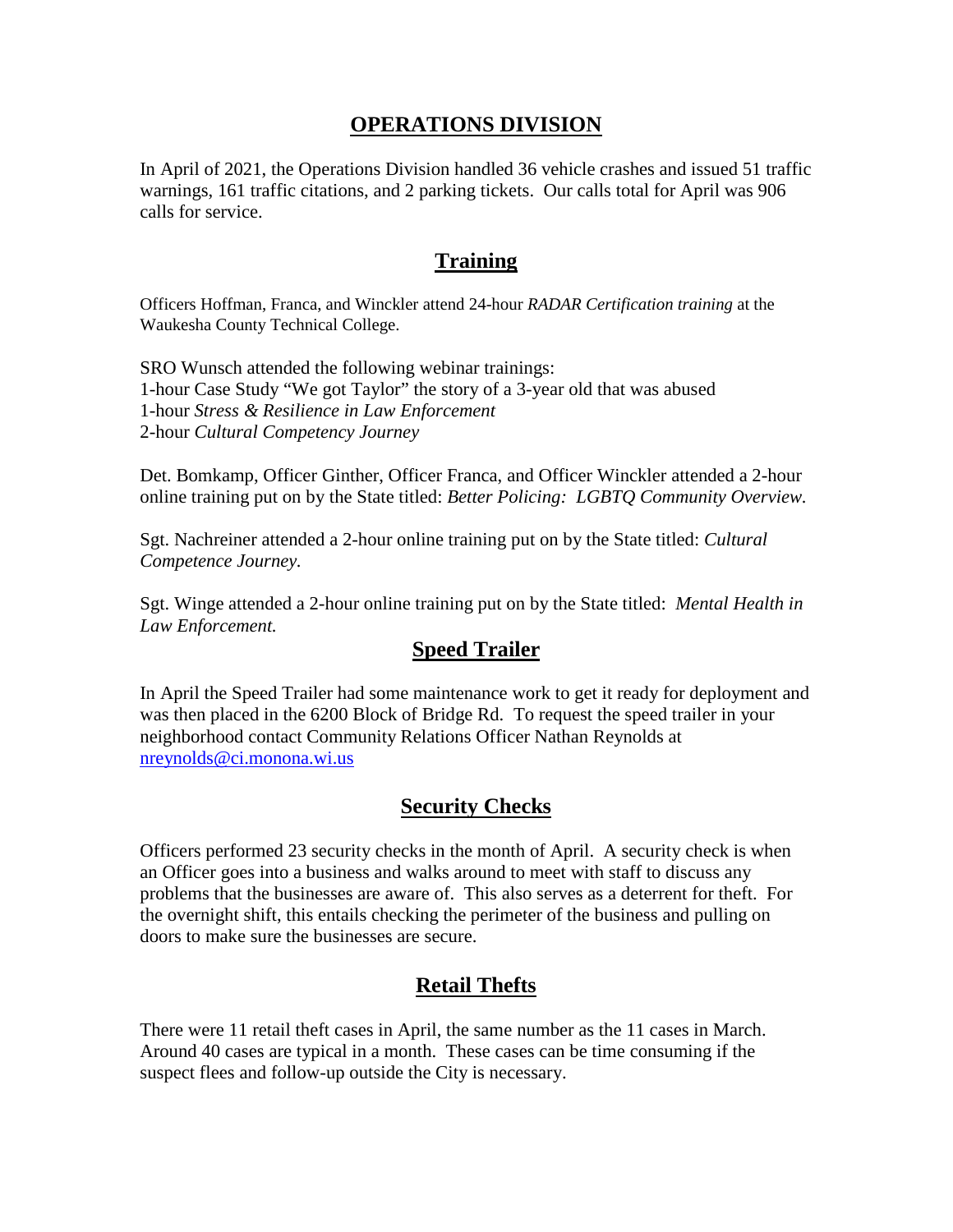#### **Tellurian Treatment Center**

In April we had 10 calls to the Tellurian property totaling 5.25 hours of police time.

#### **Use of Force Incidents**

On April 2<sup>nd</sup>, 2021 at 1:57 a.m. an Officer observed a vehicle traveling on Monona Drive at speeds over 50 MPH in the 30 MPH zone. A stop was attempted but the driver turned into a parking lot and then jumped a curb. The driver then ran a stop sign getting back onto Cottage Grove Road where he accelerated to at least 60 MPH. The pursuit was then terminated. The Officer continued in the last direction of travel and observed the vehicle disabled on the ramp to HWY 51 from striking another curb which caused disabling tire damage. The driver exited the vehicle and fled on foot. The driver was ordered to stop, complied and was secured into handcuffs without issue. The driver admitted to having consumed alcohol and marijuana. The driver was arrested for  $4<sup>th</sup>$  Offense OWI and Eluding an Officer. The drivers blood ethanol concentration came back at a .16. (MO21-02700) M/B 45

### **Citizen Complaints**

There was one citizen complaint in April. A male detained in the rear seat of a squad, during an investigation into a drug induced or mental health episode stated an officer struck him in the head one time with the squad door when shutting the door for the second time. The numerous videos from body cameras and squad video were reviewed and the complaint was sustained. In reviewing the video, it was quite clear there was no malicious intent on the part of the Officer, who twice on video reminded the male to watch his head, but that when shutting the door for the second contact, the bars on the inner door did bump the head of the male. The Officer was made aware of the complaint and was directed to be more careful in the future.

#### **1st Shift Monthly Report** (Highlighted events)

On April  $5<sup>th</sup>$ , 2021, at 9:14 a.m. Officers were dispatched to a domestic disturbance where a 20-year-old male struck his 18-year-old girlfriend once in the face, then led her to a closet and shoved her inside and used his body weight to keep the door closed. The female called her father who then called police. The female stated the male opened the closet door and took her phone, and she was in the closet for approximately 5 minutes and the male let her out once police rang the doorbell. The male was arrested without further incident. The DA's Office charged the male with Misdemeanor Battery and Disorderly Conduct. (MO21-02765)

On April  $12<sup>th</sup>$ , 2021, at 9:46 a.m., an Officer was dispatched to a local clinic parking lot for a male who had overdosed in the parking lot. A woman reported she and the male were smoking crack the prior evening and went to run some errands today and he lost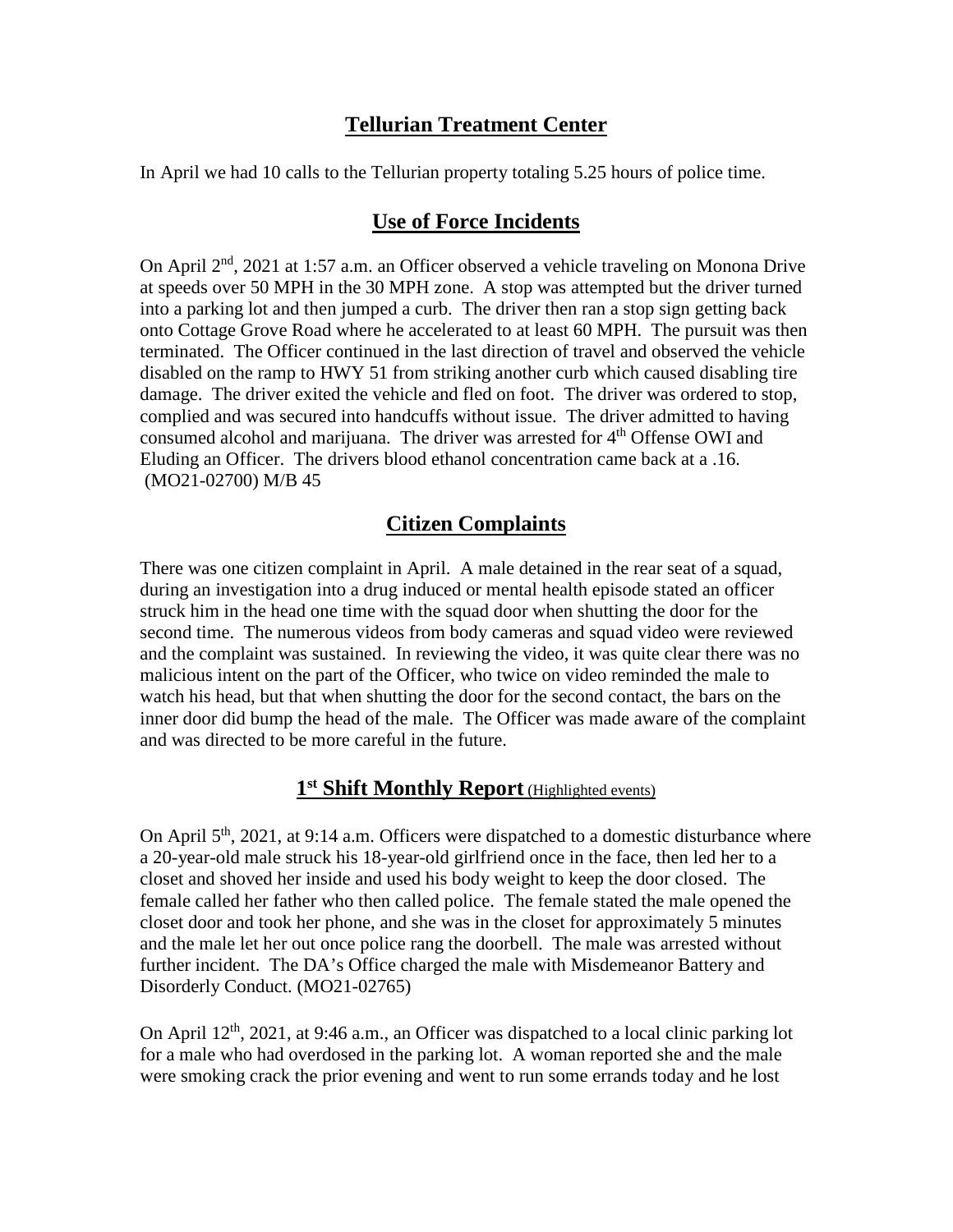consciousness. The male was revived by EMS with the use of Narcan. A plain view search yielded narcotics and paraphernalia which were seized. (MO21-02832)



#### **2021 Approximate Overtime Use** JAN Hrs FEB Hrs MAR Hrs APR Hrs TOTAL **HRS** To Date APPROX COST TRAINING CONSORTIUM (In-Service)  $\begin{vmatrix} 17 & - & 63.5 & - & 80.5 & 54,478 \end{vmatrix}$ TRAINING CONSORTIUM (Instructors for In-Service) 8.5 - 8 - 16.5 \$918 OTHER REQUIRED TRAINING (ECIR/Radar/CPR/K9)  $\begin{vmatrix} 8 & 15 & 8 \\ 15 & 8 & 56 \\ 8 & 36 & 37 \end{vmatrix}$  \$4,840 OPTIONAL OFFICER TRAINING **- 1** - 12.5 20.5 33 \$1,836 SICK LEAVE Coverage **4 16 16 20 42 82 \$4,562** VACATION Coverage 16 28 28 28 24 96 \$5,340 FLOATING HOLIDAY Coverage  $\begin{vmatrix} - & 12 & - & 8 & 20 \\ 8 & - & 8 & 20 \end{vmatrix}$  \$1,113 FMLA Coverage (Work injury, baby leave, etc)  $\begin{vmatrix} - & - & - \\ - & - & - \end{vmatrix}$  -  $\begin{vmatrix} - & - \\ - & - \end{vmatrix}$  0 \ \$0 COURT 19 14 33.25 23 89.25 \$4,965

LATE/EARLY CALL or SERIOUS INCIDENT 42.5 3 13 21 79.5 \$4,423 Special Event (Meeting, Parade, Festival, Drug Work)  $\begin{vmatrix} 1 & 24 & 4.25 & 1.5 & 30.75 & 51.711 \end{vmatrix}$ Mental Health Case - 7 1 - 8 \$445

Officer Dispatch Coverage  $\begin{vmatrix} - & - & - & - & - & 0 \\ 0 & - & - & - & 0 \\ 0 & 0 & 0 & 0 \end{vmatrix}$  50

MG High School OT (Reimbursed)  $\begin{vmatrix} - & - & - & - & - & - & 0 \\ 0 & - & - & - & - & 0 \\ 0 & 0 & 0 & - & - & - \end{vmatrix}$ TRAFFIC GRANT (Reimbursed) 27 | 28.5 | 44 | 68 | 167.5 | \$9,318 TASK FORCE (Reimbursed)  $\begin{vmatrix} - & - & - & - & - \ - & - & - & - \end{vmatrix}$  -  $\begin{vmatrix} - & - & - \ - & - & - \end{vmatrix}$  - 0  $\begin{vmatrix} \frac{\sqrt{3}}{2} & - \frac{\sqrt{3}}{2} \\ - \frac{\sqrt{3}}{2} & - \frac{\sqrt{3}}{2} \end{vmatrix}$ 

#### **Officer Overtime Analysis**

To Date

Expense Per Month @ average OT rate \$55.63 / HR  $\frac{1}{2}$  \$7,955  $\frac{1}{2}$  \$8,205  $\frac{1}{2}$  \$13,101  $\frac{1}{2}$  \$14,686  $\frac{1}{2}$  \$43,948 (Jan-Mar corrected as it was missing data from the newest 4 officers from the search function)

Lieutenant Curtis Wiegel is the Operations Commander and 1<sup>st</sup> shift patrol supervisor. He can be reached at [cwiegel@ci.monona.wi.us.](mailto:cwiegel@ci.monona.wi.us)

TOTAL HRS 143.00 147.50 235.50 264.00 790.00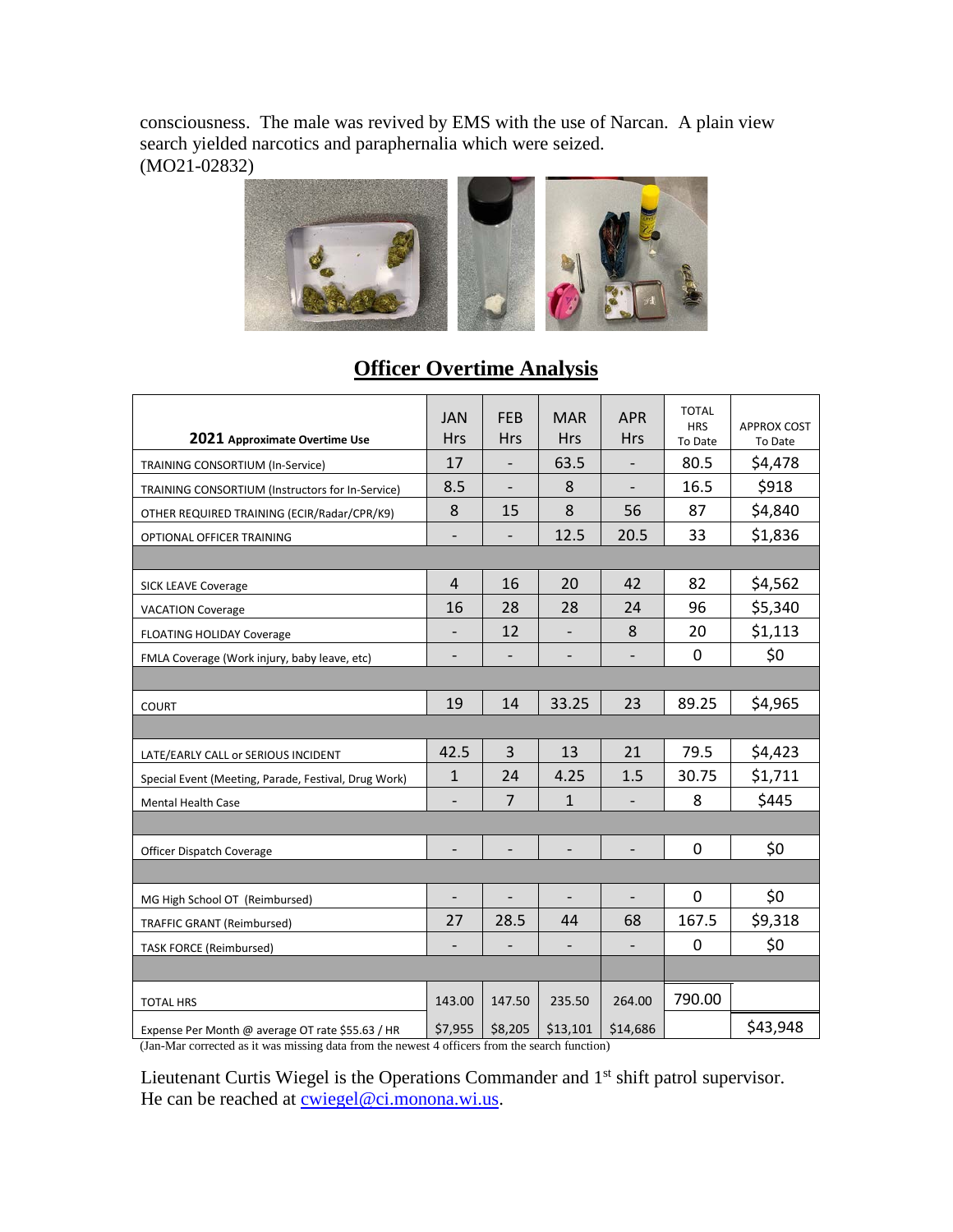#### **2nd Shift**

On second shift for the month of April Officers conducted 67 traffic stops, handled 9 Retail Thefts, 21 crashes, and one OWI.

On April 3rd about 7:20 p.m. Officers responded to Buffalo Wild Wings for a disturbance. Staff advised that a subject was intoxicated, yelling at staff, and refusing to leave. Officers arrived on scene and made contact with the suspect who was still yelling. The suspect was escorted outside. After the investigation, the suspect was released without charges and trespassed by Buffalo Wild Wings.

On April 18<sup>th</sup> about 9:48 p.m. Officers were dispatched to Tully's for a disturbance. Staff stated that two subjects had been yelling profanities at the bartender and knocked over drinks. They were kicked out but may have been fighting in the alley behind the hotel. Officers located the suspects walking away in the lot of the hotel. After the investigation one of the suspects was arrested for Disorderly Conduct and two counts of Bail Jumping.

On April  $25<sup>th</sup>$  at about 9:04 p.m. Officers were dispatched to the 4500 block of Monona Dr. for a male who had been stabbed. Officers arrived on scene and found the victim who stated that he had been stabbed by his ex-girlfriend with a screwdriver. The suspect was located near Springhaven and Gordon Ave. and taken into custody. She was arrested for 2nd degree reckless endangerment of safety, Disorderly Conduct, and a probation warrant.

Sergeant Jeremy Winge is the 2nd shift patrol supervisor and can be contacted at: jwinge@ci.monona.wi.us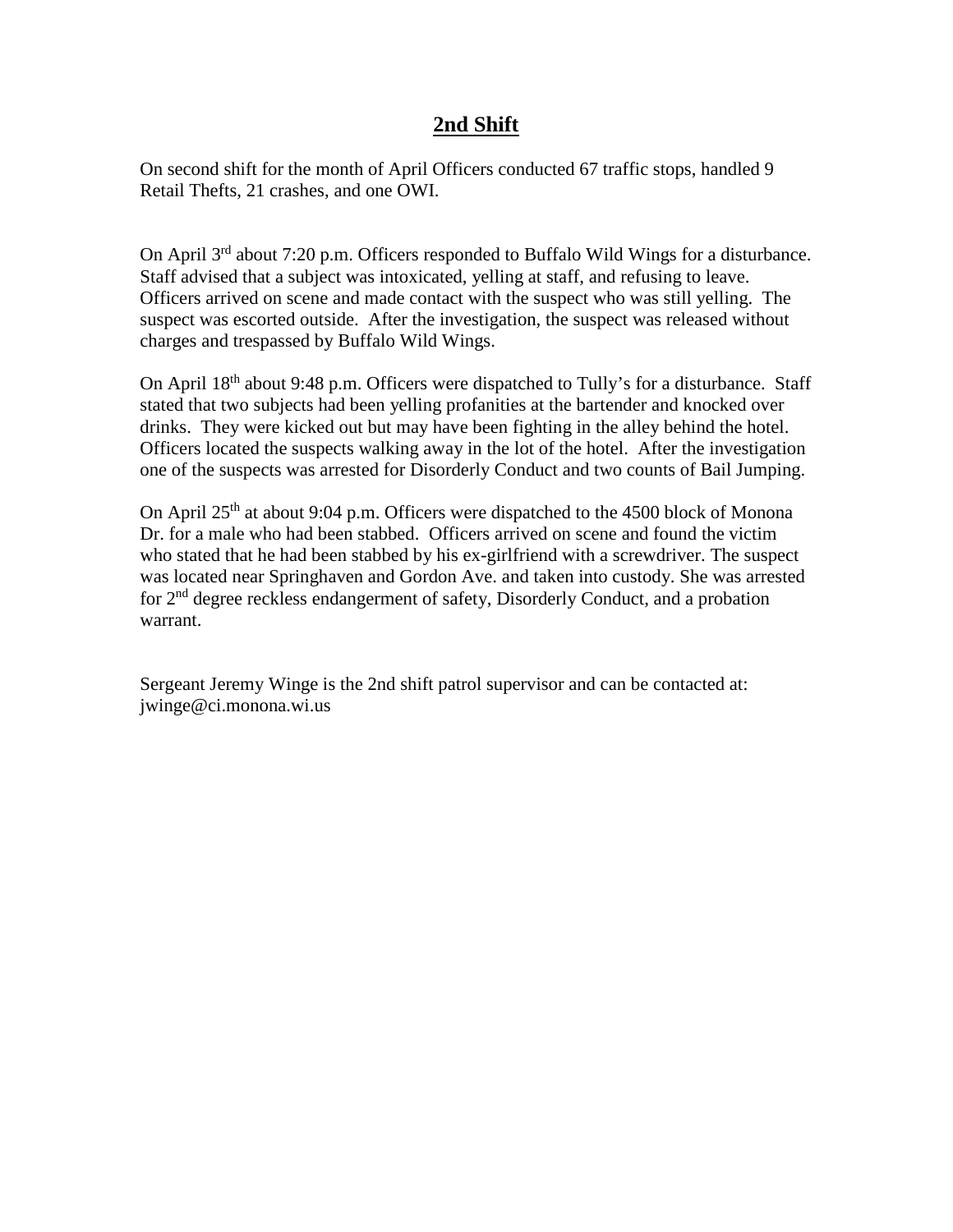#### **3rd Shift April 2021 Monthly Report**

During the month of April, third shift officers for the Monona Police Department conducted 22 traffic stops, resulting in 7 citations and 15 warnings. Officers arrested four individuals for operating while intoxicated, investigated three accidents and responded to nine alarm calls.

On April 3rd, 2021 at 1:57 a.m. a traffic stop was attempted on a vehicle for speeding, traveling 54 MPH in a 30 MPH zone. The vehicle eluded officers traveling at excessive speeds on Cottage Grove Rd. The officer terminated the vehicle pursuit but observed the suspect vehicle disabled due to striking a curb on the on-ramp at Hwy 51. The driver attempted to flee on foot but was apprehended. The driver was arrested for OWI 4<sup>th</sup> offense, felony eluding an officer and transported to the Dane Co Jail.

On April 3rd, 2021 at 11:37 p.m. a traffic stop was conducted on a vehicle for speeding, 87 mph in a 55 mph zone. The operator was arrested for OWI  $2<sup>nd</sup>$  offense, cited for speeding, and operating while revoked. The legal blood draw results are pending.

On April  $10^{th}$ , 2021 at 1:49 a.m. Officers responded to the Breakwater for a report of a large fight with weapons being threatened. Monona officers along with mutual aid officers arrived at the location but did not locate any active fighting. A large Officer presence was generated and the crowd was dispersed.

On April  $16<sup>th</sup>$ , 2021 at 11:16 p.m. an officer observed a driver slumped over the wheel while at a red traffic light on HWY 51 at E. Broadway. The officer made contact with the male who was intoxicated and had fallen asleep. The driver was arrested for OWI 1<sup>st</sup> offense, with a B.A.C. of .16.

On April 22nd, 2021 at 6:18 a.m. officers responded to the 300 block of W. Dean Ave, for a report of a structure fire. The caller saw flames coming from the neighbor's house. Officers arrived on scene and observed the deck of the house on fire. Officers were able to knock down the fire.

On April 23rd, 2021 at 1:22 a.m. officers responded to a vehicle crash on Hwy 12 and Stoughton Rd. The vehicle had crashed into the median barrier and fled the scene prior to officers arriving. The vehicle was located in the Park & Ride on E. Broadway. The driver was arrested for OWI 2<sup>nd</sup> offense, with a B.A.C. of .19.

Sergeant Adam Nachreiner is  $3<sup>rd</sup>$  shift patrol supervisor and can be contacted at anachreiner@ci.monona.wi.us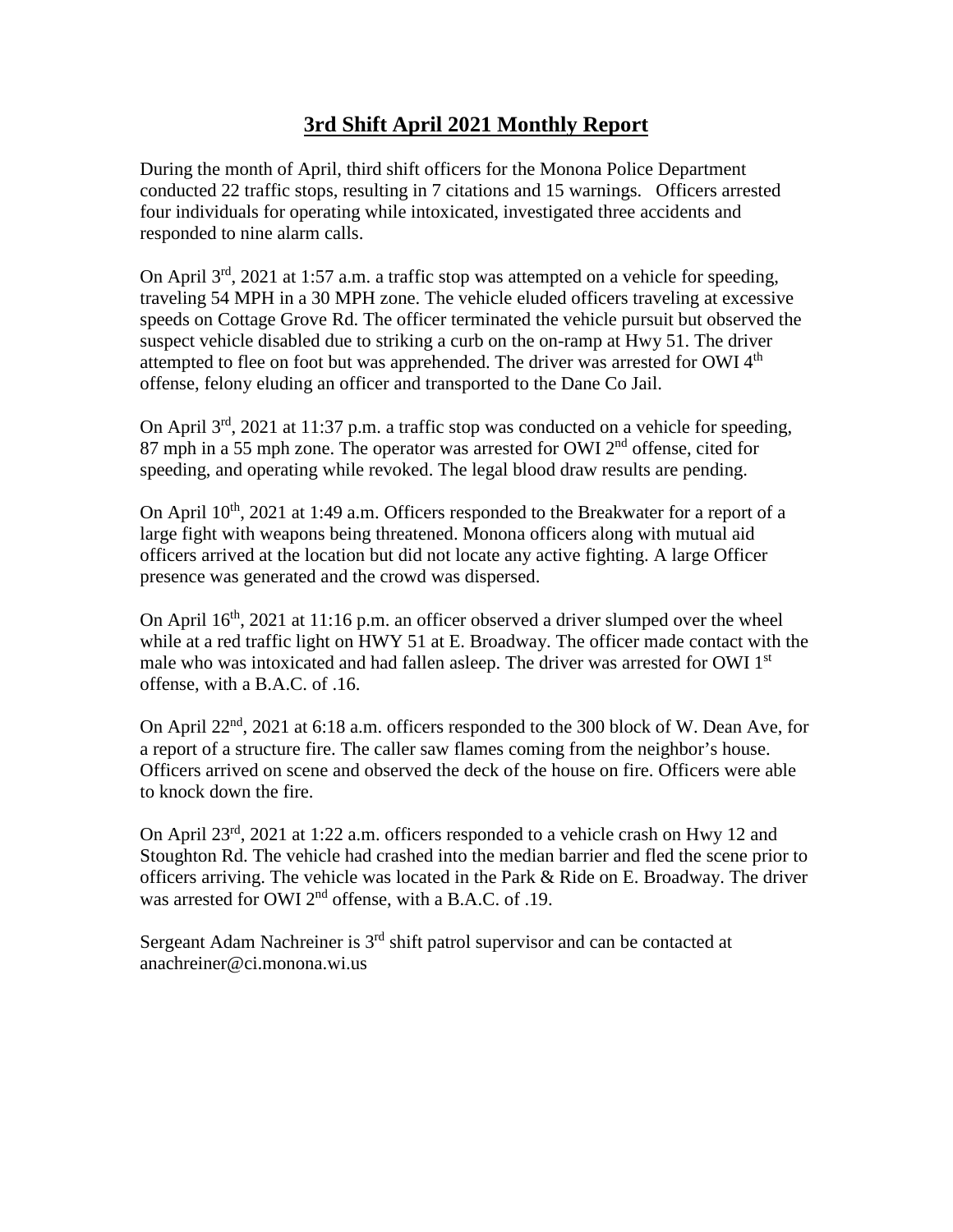### **Community Relations Officer April '21 Notable Activities**

- 04/05- Followed up with Noodles  $& Co.'s$  ongoing alarm issues
- 04/13- LRC meeting at Monona Library
- 04/13- Sun Run and Solar Plunge meeting at Schluter Beach
- 04/14- Investigated Sunny Massage at 105 River Place- issued multiple ordinance

violations and shut down business until license granted

- 04/20- Virtual TRIAD meeting
- 04/21- Assisted in search warrant reference a child pornography possession arrest
- 04/23- Virtual Amigos en Azul Meeting
- 04/26- Assisted in transporting materials from Drug Take Back Day to State Patrol HQ
- 04/27- Sun Run and Solar Plunge meeting at Schluter Beach
- 04/28- Assisted with Domestic Abuse arrest on Owen Road
- 04/28- Performed Traffic Enforcement Day via Nextdoor/Interactive with citizen requests
- \*Placed Speed Trailer in 6200blk Bridge Road
- \*Continued to Update Emergency Key Holder Directory reference Monona Businesses
- \*Reviewed License Requests throughout April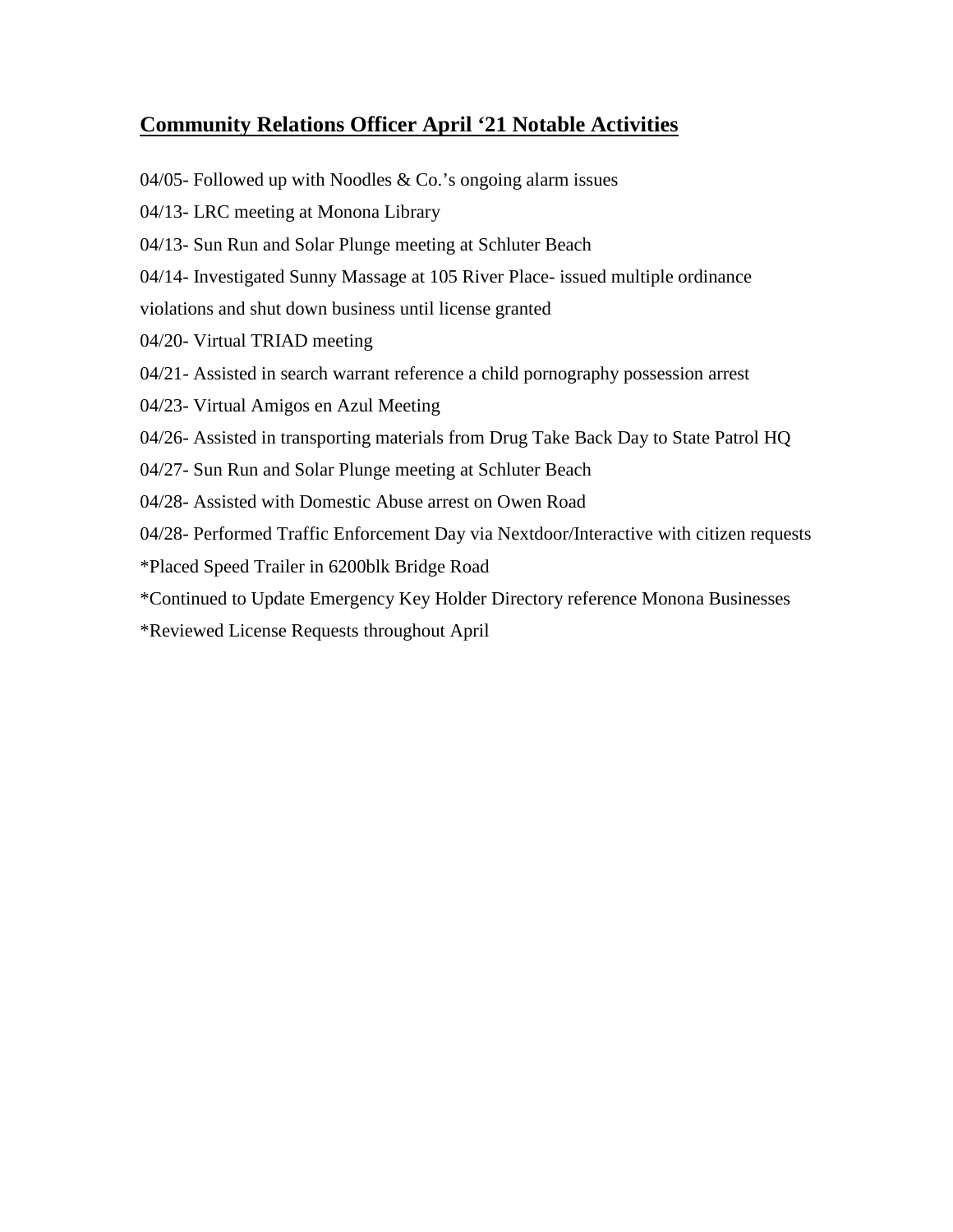#### **INVESTIGATIVE DIVISION**

#### **Detective Unit**

During the month of April 45 cases were reviewed for possible referral to the Investigative Division.

| Crime                    | Number of Cases |
|--------------------------|-----------------|
| <b>Burglary</b>          | 2               |
| Death Investigation      | 1               |
| Drug Investigation       | 1               |
| Fraud                    | 10              |
| Retail Theft             | 11              |
| Sex Offense              | 1               |
| Stolen Vehicle           | 2               |
| Theft                    | 6               |
| Threats/Harassment       | 8               |
| <b>Weapons Violation</b> | 3               |
|                          |                 |

Members of the Investigative Unit were assigned to review and/or assist with many of the current and past incidents.

#### **Current Investigations**

#### **MO21-02607 – THEFT**

Detectives assisted with a theft case that involved a group of Romanian Gypsies that had been stealing from and robbing people all over the state of Wisconsin. Numerous police agencies were involved in this investigation.

#### **MO21-02824 – DEATH INVESTIGATION**

Patrol responded with EMS to a man down at the bottom of stairs in an apartment complex. He was transported to the hospital and was pronounced dead the following day. Detectives conducted an investigation due to the circumstances of being an unwitnessed death to ensure there was no criminal activity. An extensive investigation was conducted and it was determined there was no criminal liability.

#### **MO21-02640 - NARCOTICS**

Our department assisted the Dane County Drug Unit in a search warrant in the 6200 block of East Gate Road. Their target was located and arrested during the search warrant execution. In addition to drugs/narcotics located at the scene, law enforcement also located cash, narcotics packaging and a firearm.

#### **MO21-02766 – MISSING PERSON**

A family member reported his adult sister missing from one of our hotels where they were staying. We learned she was "Escorting" and left with a male to travel to Oregon,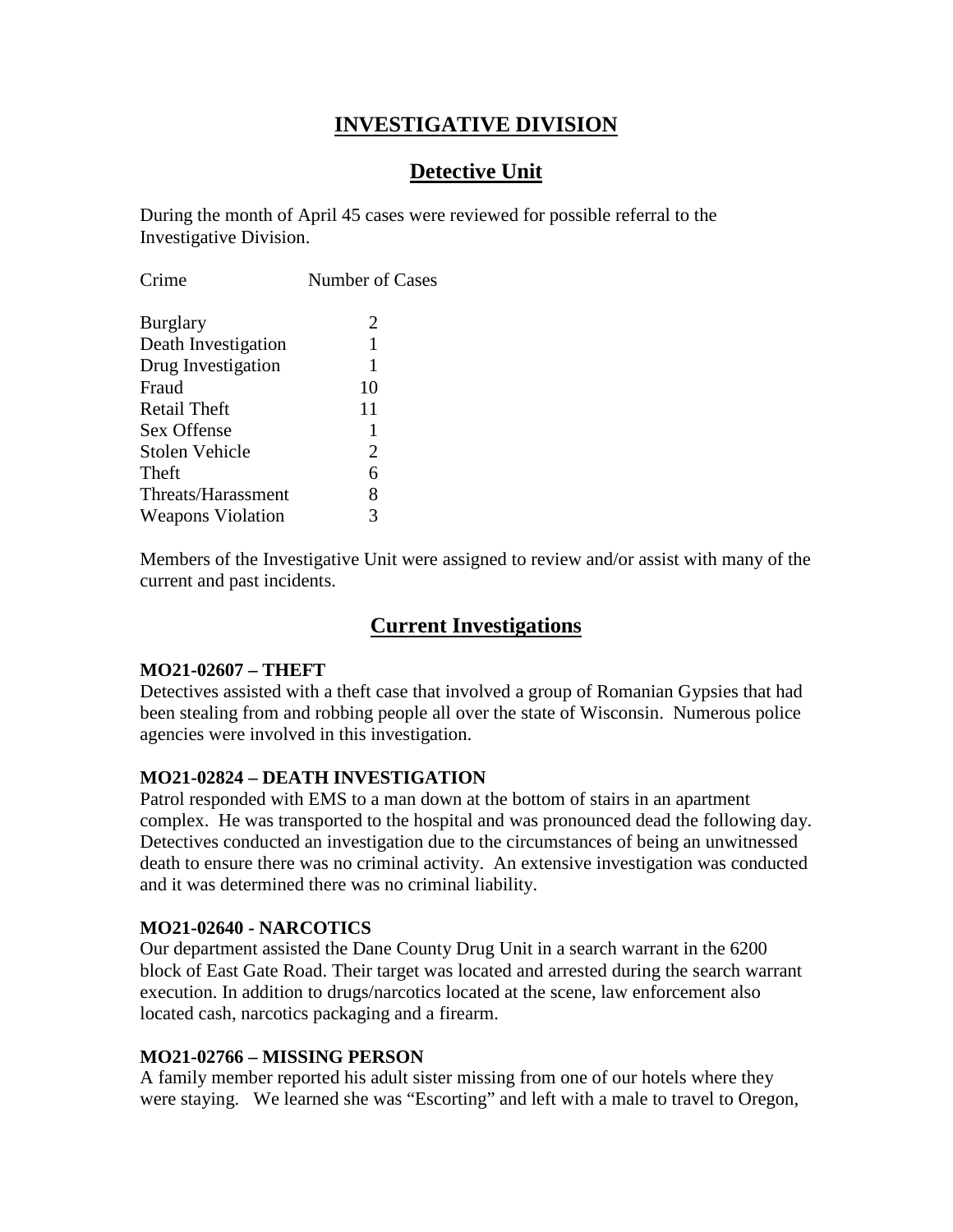WI. LE had no other leads to follow. The female was eventually located safe and unharmed.

#### **MO21-02833 - DISTURBANCE**

A disturbance occurred with an unwanted subject at a residence in the 5600 block of Winnequah Road. Several people were living in this residence where there was alleged drug use and weapon possession. One subject was charged with disorderly conduct.

#### **MO21-03021 – CHILD PORNOGRAPHY**

After receiving an online tip of child pornography possession used by an IP address in an apartment in the 250 block of Femrite Drive, Detectives investigated further and a search warrant was executed. One adult male subject was charged with four counts of Possession of Child Pornography. More charges may be forthcoming once the investigation is completed. Monona PD was assisted by the WI Department of Criminal Investigations.

#### **MO21-03384 – CHILD ABUSE**

An alleged child abuse was reported in the 3800 block of Monona Drive. The allegations were investigated and found to be unfounded.

#### **Other Activities**

Property room management Municipal court officer duties In-service training and instructing preparations Auto theft task force meeting Assisted Madison with their internal Detective promotion process Implicit Bias Training

If you have information to provide in these or other incidents, please contact: Det. Sgt. Ryan Losby can be contacted at [rlosby@ci.monona.wi.us](mailto:rlosby@ci.monona.wi.us) Det. Matthew Bomkamp can be contacted at [mbomkamp@ci.monona.wi.us](mailto:mbomkamp@ci.monona.wi.us)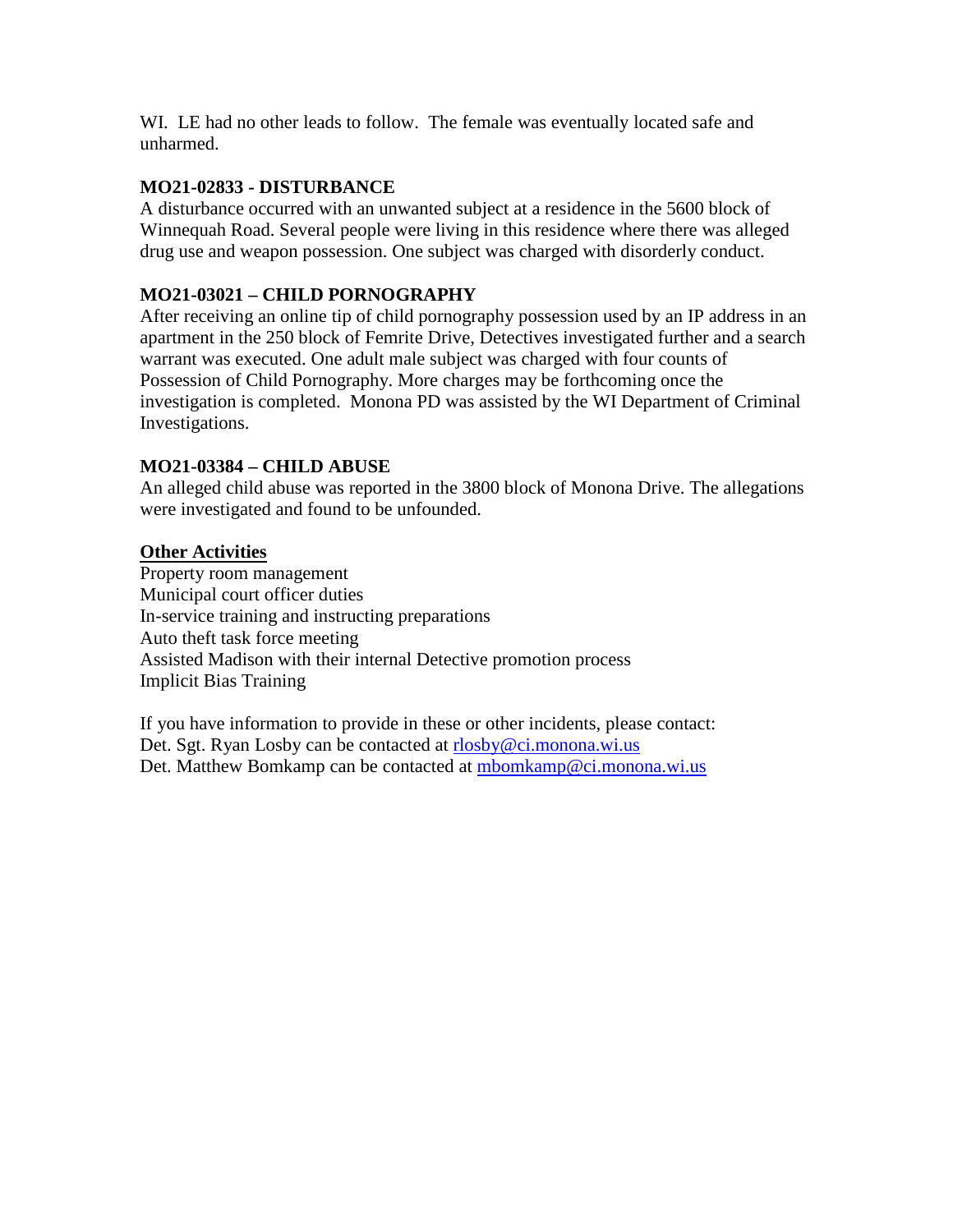#### **School Resource Officer**

The months of March and April brought students back into the school buildings. After a very long year during a pandemic the students have tried to find some normalcy in returning to in-person learning. Students who returned to the high school have been present from 8:45 AM until 12:45 PM. The shortened days have provided new challenges, but also allowed an opportunity for me to connect more with staff and check in on various needs.

With no students in the afternoons, I have been able to attend numerous webinars to expand my knowledge base. Among other things, I have learned about sex trafficking, searching without a warrant, stress and resilience, autism, and best practices for school safety.

There have been no major incidents to report thus far.

School Resource Officer Luke Wunsch can be contacted at [Lwunsch@ci.monona.wi.us](mailto:Lwunsch@ci.monona.wi.us)